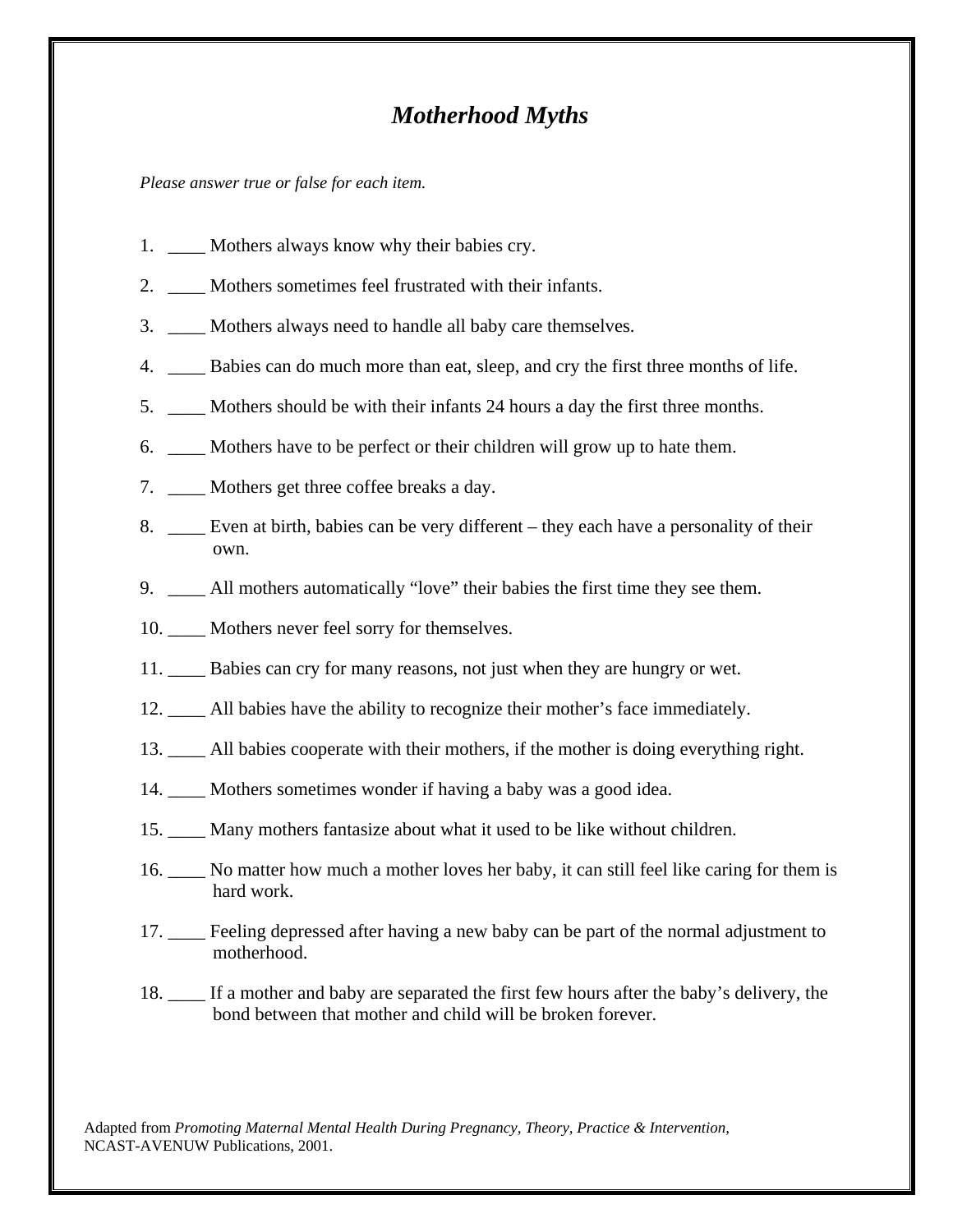## *Motherhood Myths Answer Sheet*

1. F Mothers always know why their babies cry.

*False. Crying occurs for a variety of reasons, including hunger, discomfort, colic, sleepiness, fear, a need to be physically close to mom, etc. While many times a mother can easily figure out what the crying means and how to soothe her crying infant, there are times when no one can figure out what is behind the tears of an infant.*

2. T Mothers sometimes feel frustrated with their infants.

*True. All mothers get irritated or frustrated with their child's behavior at times, even the behavior of an infant. They also become overwhelmed and frustrated with being a mother sometimes. Mothers need to learn healthy ways to deal with these feelings so they can express these tough feelings without taking them out on the child. Mothers who take good care of themselves and learn to decrease the stress generally seem to be more successful at dealing with tough feelings. These mothers also become good role models for their babies and children on how to deal with tough feelings.*

3. <u>F</u> Mothers always need to handle all baby care themselves.

*False. In many countries, care for a new baby is shared with certain family members. It is taken for granted that a new mother needs help adjusting to her new role. Besides the adjustment, mothers sometimes need a little mothering themselves. It is important to plan on needing, and to ASK for, help from others.*

4. T Babies can do much more than eat, sleep, and cry the first three months of life.

*True. Babies are very active in the first three months of life. They begin to listen for and track familiar voices, they figure out who their mom is and who their dad is, they track objects, they begin to smile, and they develop patterns of behavior and interaction with others.*

5. F Mothers should be with their infants 24 hours a day the first three months.

*False. Being with anyone 24 hours a day for a long period of time can be a trying experience. Mothers need a break, too! It is perfectly okay to leave your baby with a trusted adult while you take a walk or go to the store.*

6.  $\overline{F}$  Mothers have to be perfect or their children will grow up to hate them.

*False. No mother could ever be perfect and many, many children grow up to admire and love their parents despite the faults they may have. All mothers make mistakes. The most important thing is to recognize your mistakes, correct the problem, and learn what not to do as well as what might work better in the future.*

7. F Mothers get three coffee breaks a day.

*False. While mothers should take frequent rest breaks while adjusting to a new infant, it often seems like there is never enough time. It is important to fit in little naps and quiet times whenever possible, like when baby is sleeping. Housework can always wait!*

8.  $T$  Even at birth, babies can be very different – they each have a personality of their own.

*True. Each child is born with a unique set of qualities and personality features. No two are the same, even within the same family.*

9. F All mothers automatically "love" their babies the first time they see them.

*False. Any relationship is a process and each mother and baby is different. Some mothers report falling in love with their babies during pregnancy, some at birth, and others say it took several weeks or months. All of these experiences are normal.*

10. F Mothers never feel sorry for themselves.

*False. All mothers feel sorry for themselves at times, no matter how much they wanted to be a mother or how much they love their babies. Mothering is a hard job. It is important to talk about those feelings with someone you trust.*